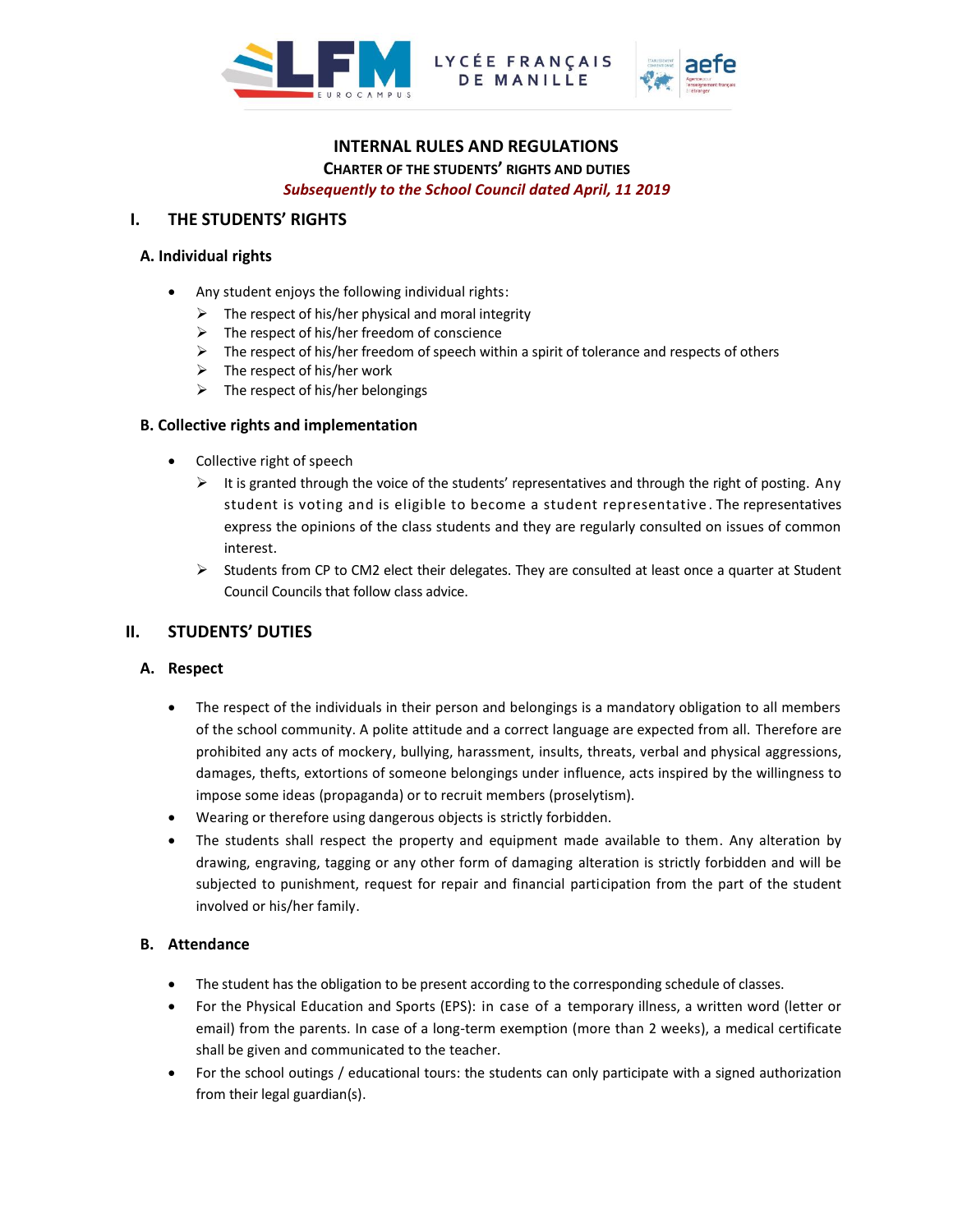



• For the Extra Curriculum activities: the student is bound to attend if he/she is actually enrolled to one of these activities. Only with a written request from the parents and properly forwarded to the ECA coordinator can allow the student to be exempted from this activity. The teacher of the students must by copied in this email.

## **C. Timeliness**

- Timeliness is necessary to conduct properly the class, it is a pre-requisite to the success of the students.
- The late students will go directly to his classroom. His delay will be registered in Pronote. The parents will be contacted in case of repeated delays.

#### **D. Behavior, attire and personal belongings**

#### • **Behavior**

- $\triangleright$  Within the school premises, all members of the school and educational community have to be careful to adopt an attire and attitude respecting each other.
- **Attire**
	- ➢ During the school outings, students shall wear the polo of LFM (on sale at the boutique). The application of this rule depends on the type of output and the level of security announced by the embassy. The wearing of the LFM polo is not compulsory.
	- ➢ The student shall wear a specific attire: short, tee-shirt, sport shoes, cap, swimming trunk and anti UV tee-shirt.
	- $\triangleright$  Slippers are prohibited in the school except during swimming lessons where they are allowed.

# • **Personal belongings**

- $\triangleright$  It is recommended not to bring objects of value and to mark one's personal belongings. Should value items be stolen, in no case can the school be deemed responsible.
- ➢ **Using cellphones is forbidden within the school premises for the pupils from pre-school to 3ème included.** In case of emergency, the pupils can access the phone at the front-desk, at the administration secretary or at the office of the CPE.
- ➢ Failing to observe this regulation will be sanctioned with the temporary confiscation of the cellphone until it will be given back at the end of the school day to the pupil or to his legal guardian in case of repeated infringements.

# **E. Secularity**

• All members of the school community are bound to neutrality and secularity to safeguard the rights for everyone to exert freedom of speech, thinking, conscience and religion without ideological or religious pressure. Therefore, the « Charter for secularity in school » shall apply to all, circular n° 2013-144 dated Sept 6, 2013 (Official Publication of the French Department of Education).

# **III. SCHOOL PUNISHMENTS AND SANCTIONS**

• In case of non-respect of the present rules and regulations and depending on how serious are the incidents school punishments and/or sanctions will be applied. Such sanctions must comply with the general rules and principles of the Law. They are also used within an educational rationale, to make the student implied in an incident to become more responsible of him/herself and of the other students, and in this framework, the proper dialogue with the student and his/her family shall be preferred.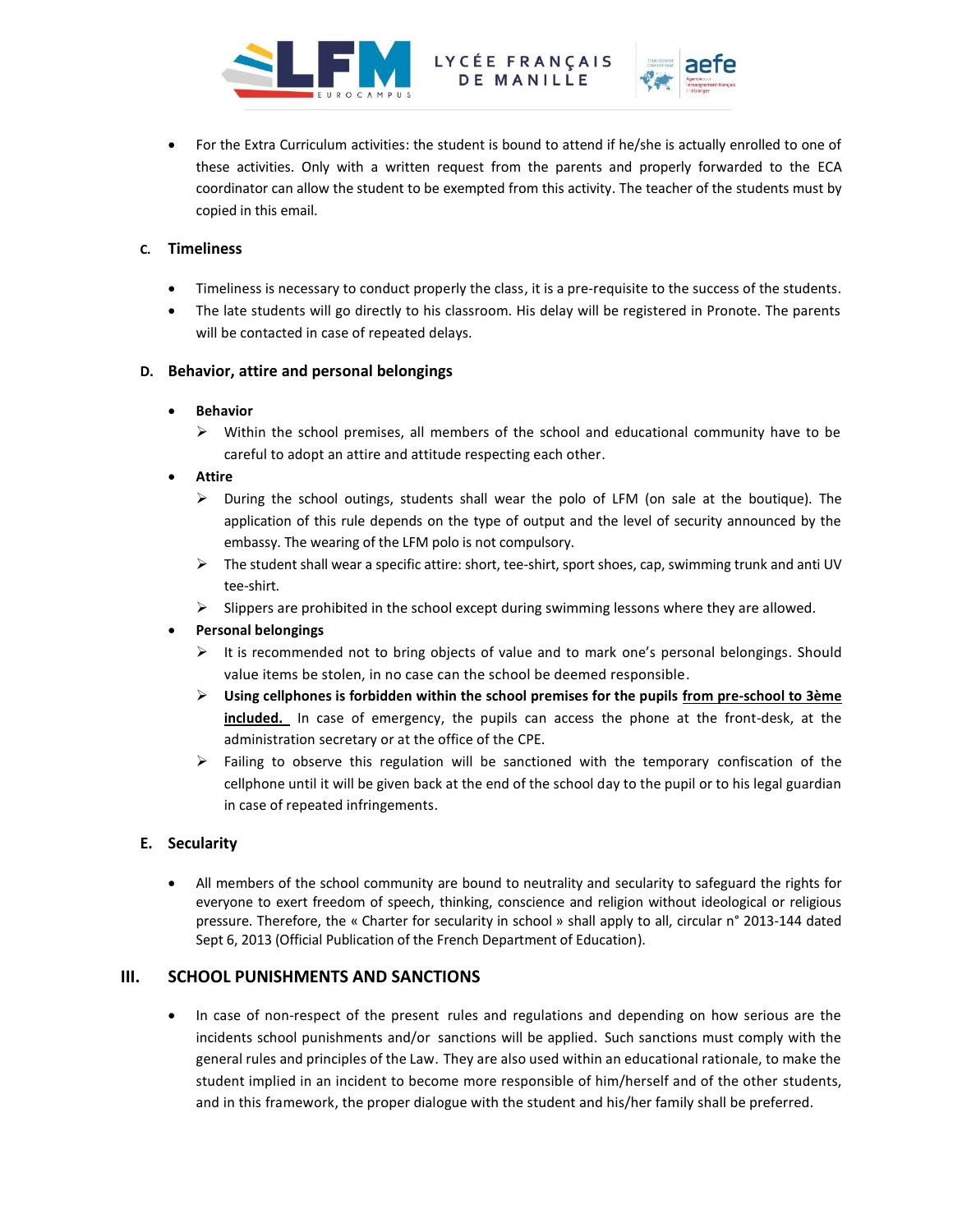



# **A. Sanctions**

- Verbal warning and/or scolding
- Letter of apology, repair if possible, reflection work or copy of a passage of the rules of procedure signed by the adults surrounding the child (parents, teachers).
- Convocation of the child and parents with a sanction taken in collaboration.

## **B. The disciplinary authorities**

• The teachers' council: can be consulted for serious situations. In case of damage to property and / or to a person, a decision to withdraw the student temporarily from the school may be taken jointly by the Principal and the Director after an interview with the parents. The Councilor for Cooperation and Cultural Action as well as the Inspector of National Education are informed of the sanction.

# **IV. SCHOOL ORGANIZATION AND OPERATIONS**

# **A. Schedules and exits**

- The school week runs from Monday to Friday from 7:30 am to 1:30 pm.
- Parents or other responsible adults are allowed to accompany children at 07:30. For security reasons, however, they cannot stay in the establishment unless they supervise or participate in an activity. A tolerance of the presence of parents on the educational space is scheduled from 07:30 to 08:00 and from 13:00 to 14:00.

# **B. Exiting from the school**

- The students are not authorized to exit the school limits during their school day.
- Students are only allowed to leave the school by bus or accompanied by an adult in a private car at the end of their course (depending on the timetable). If they participate in extracurricular activities, they must remain there until **the end of their activities**.
- The teachers accompany the students to the lobby, either to their parents or authorized persons, or to the bus service, to the ECA or to the person responsible for homework assistance according to the authorization document completed in beginning of the year. Any definitive or temporary changes must be notified in writing by the parents to the teacher.
- Teachers entrust students whose parents are late to school life.
- The student's parents or a person designated by them by written authorization, picking up a pupil on school time must sign a release at the secretariat.

# **C. Students' moves in school**

- During recess, elementary school students can visit the stadium, on the basketball court, in front of the primary classes (zoning supervision).
- Meals are taken exclusively at the canteen or on the tables in front of the classes.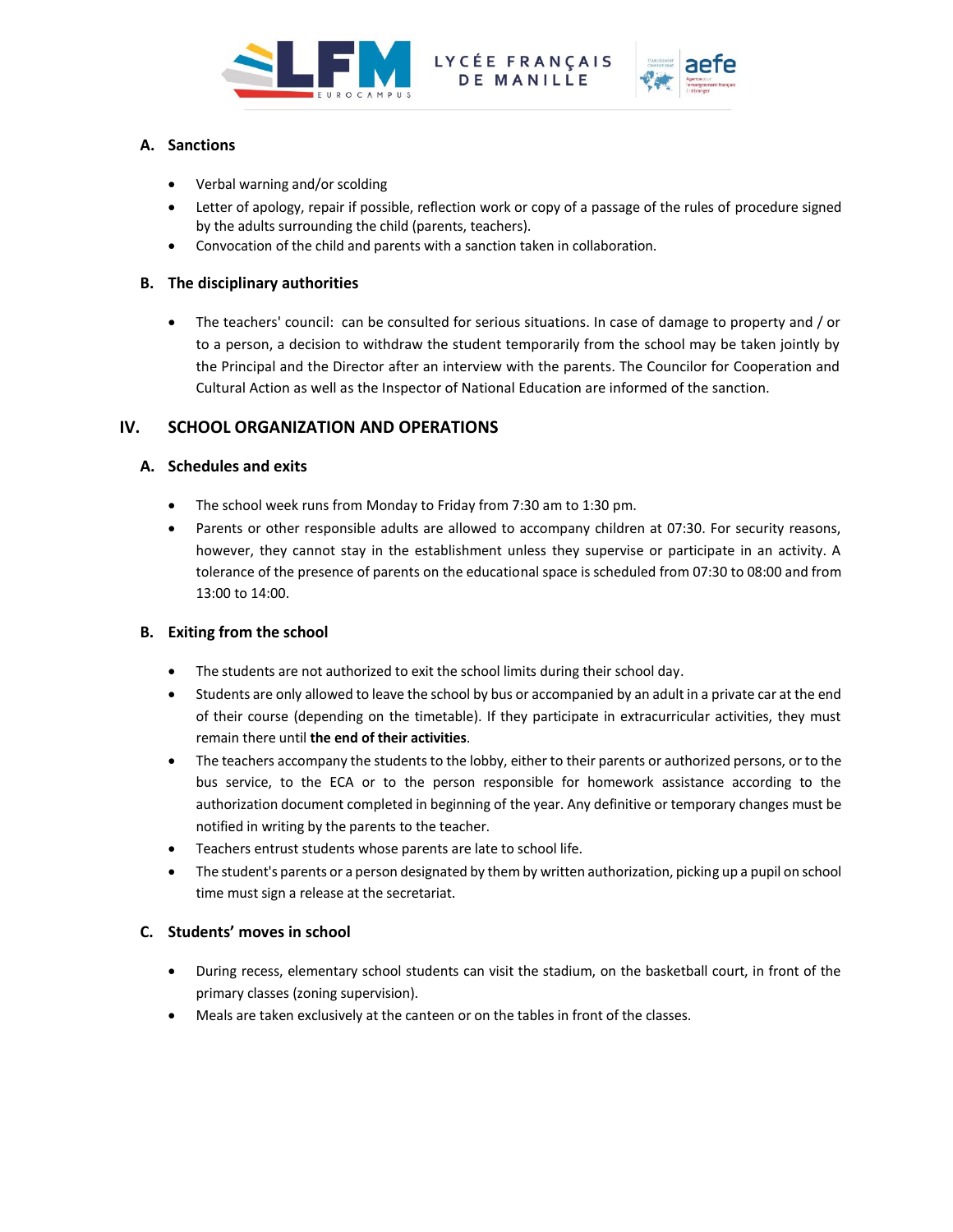



# **D. Access to the school facilities and various rooms**

#### • **Classrooms**

- $\triangleright$  The students are not authorized to stay inside the classroom without the supervision of an adult.
- **I.T room**
	- $\triangleright$  The students are not authorized to use the I.T room without prior authorization of the CPE. Using the computers can only be done within the extent of the school work and under supervision of an adult.
- **Library (CDI)**
	- $\triangleright$  The library/CDI can be accessed by the students during recess and hours of advising time in agreement with the supervisor and person in charge of the CDI. The library/CDI is a place to study and read quietly. Roaming around and doing nothing are not allowed.
	- $\triangleright$  The computers can only be used for the purpose of documentary research under the supervision of an adult.
- **Gymnasium and auditorium**
	- Access to the gymnasium and to the auditorium is strictly forbidden without an adult supervision.

#### **E. Absences and late arrival management**

- All absence must be reported to the school by the family to jean-christophe.weber@lfmanille.ph as well as to the teachers of the child.
- In case of absence due to a contagious disease, a medical certificate of cure and non-contagion will be required upon return of the child.
- In case of repeated unjustified absences, the family will be contacted by the management.

# **F. Relations with the students' parents**

• Responsible for the education of their children, parents take part to the educational community life. They therefore enjoy the right to be informed and to be represented.

#### **G. Communicating with families**

- For general information, families are informed by means of the weekly newsletter.
- For information about the classroom, families are informed by the liaison booklet to be consulted daily by the family or / and by e-mail.

#### **H. LFM Website**

• The school has its own website [\(www.lfmanille.ph\)](http://www.lfmanille.ph/) on which all general information of the school are reported.

#### **I. Assessment and score cards**

• Schoolbooks are given to parents twice during the school year in kindergarten (one per semester) and three times in the school year (once a quarter) for the elementary classes (from CP to CM2). The latter can be dematerialized and consulted online by electronic means.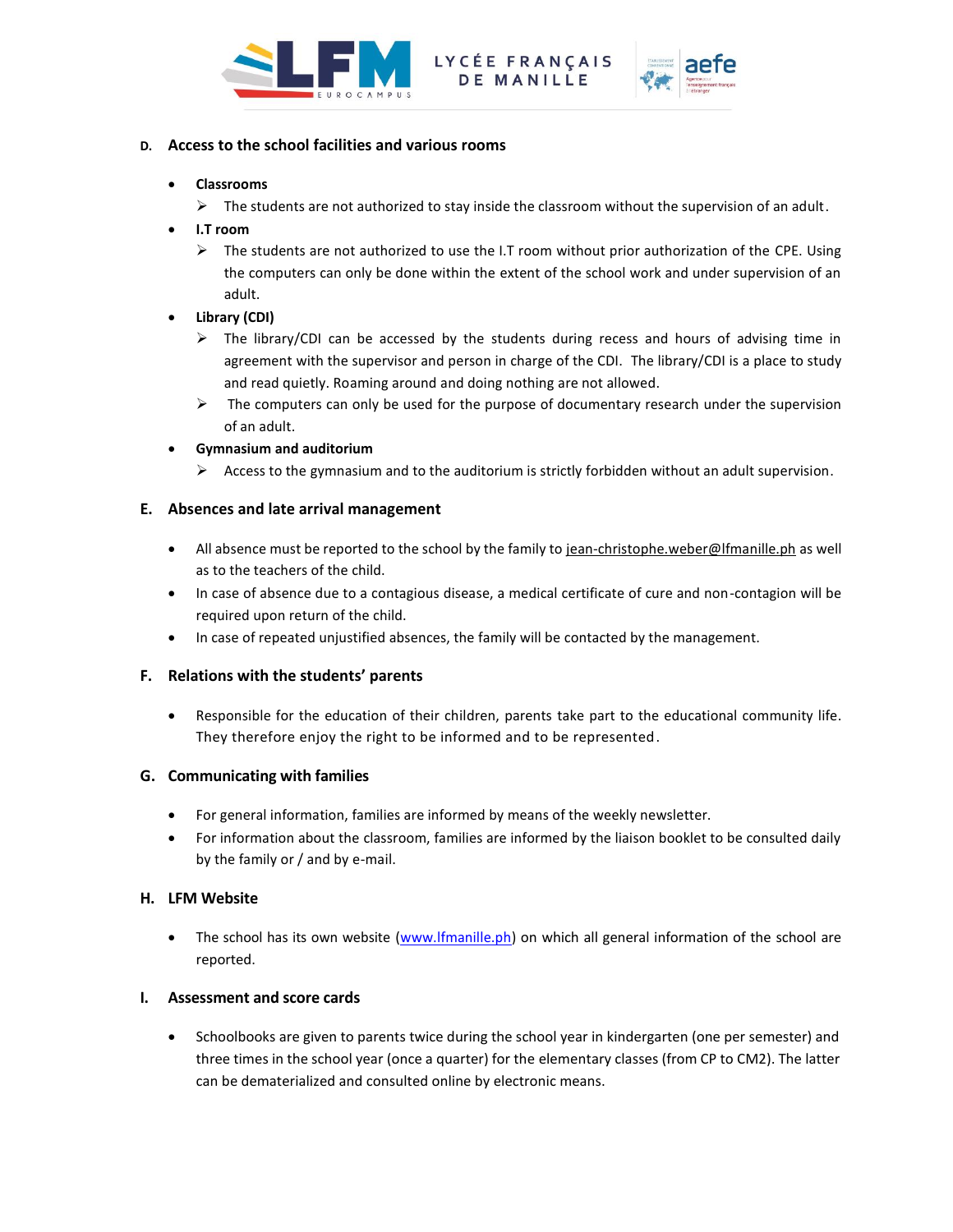



- Parent / teacher meetings are organized as follows:
	- ➢ A classroom meeting in September from kindergarten to grade 2.
	- ➢ Two individual parent / teacher meetings in kindergarten: in December and June.
	- $\triangleright$  Two individual parent / teacher meetings in elementary (CP to CM2) at the end of the first and the second trimester. The meeting of the third trimester is not automatic.

# **J. Specific appointments**

• Generally speaking, parents and members of the Faculty can meet anytime provided they set an appointment using the liaison notebook or by sending a mail to [\(firstname.surname@lfmanille.ph\)](mailto:firstname.surname@lfmanille.ph).

# **K. I.D.**

• At the beginning of the school year each student shall receive an ID (Identification Card). Each student shall always wear it while on the campus.

# **L. Representatives of the students' parents**

- The students' parents are represented in the following committees of the school:
	- ➢ Management Committee of the Parents Association of the LFM, according to its by-laws and to the convention with the AEFE
	- ➢ The School Council
	- ➢ The Secondary Class Council
	- ➢ The Primary School Council
	- ➢ Various commissions (communication, human resources, canteen, transport, events, etc.)

# **M. Safety and health**

- **Securing belongings and persons**
	- $\triangleright$  The security within and around the school, as well as during the transportation to and from the school is considered with great care. It is mandatory to follow strictly the various instructions and security measures implemented. Guarding the school is performed on a 24/7 basis with a CCTV system.
	- ➢ Access to the school is strictly regulated (identification, vehicles' inspection…). **All members of the educational community** have to abide to the requirements in connection with this regulation, or else they can be refused to access the school premises.
	- $\triangleright$  A number of general security provisions are in force:
		- $\checkmark$  The school has its own fire prevention and protection equipment. The fire extinguishers are checked regularly and it is forbidden for the students to play with this equipment.
		- $\checkmark$  All emergency exits have to stay always clear.
		- $\checkmark$  A safety drill is organized regularly to enable the students and faculty to better know the procedure to follow in case of evacuation from the premises.
		- $\checkmark$  The teachers are constantly responsible of the safety of the students whom they have to care of during class hours.
		- $\checkmark$  The students have to comply with the special safety instructions, especially within the chemistry laboratories.
		- $\checkmark$  Working tools, such as scissors or compass, cutters... have to be carried in their case.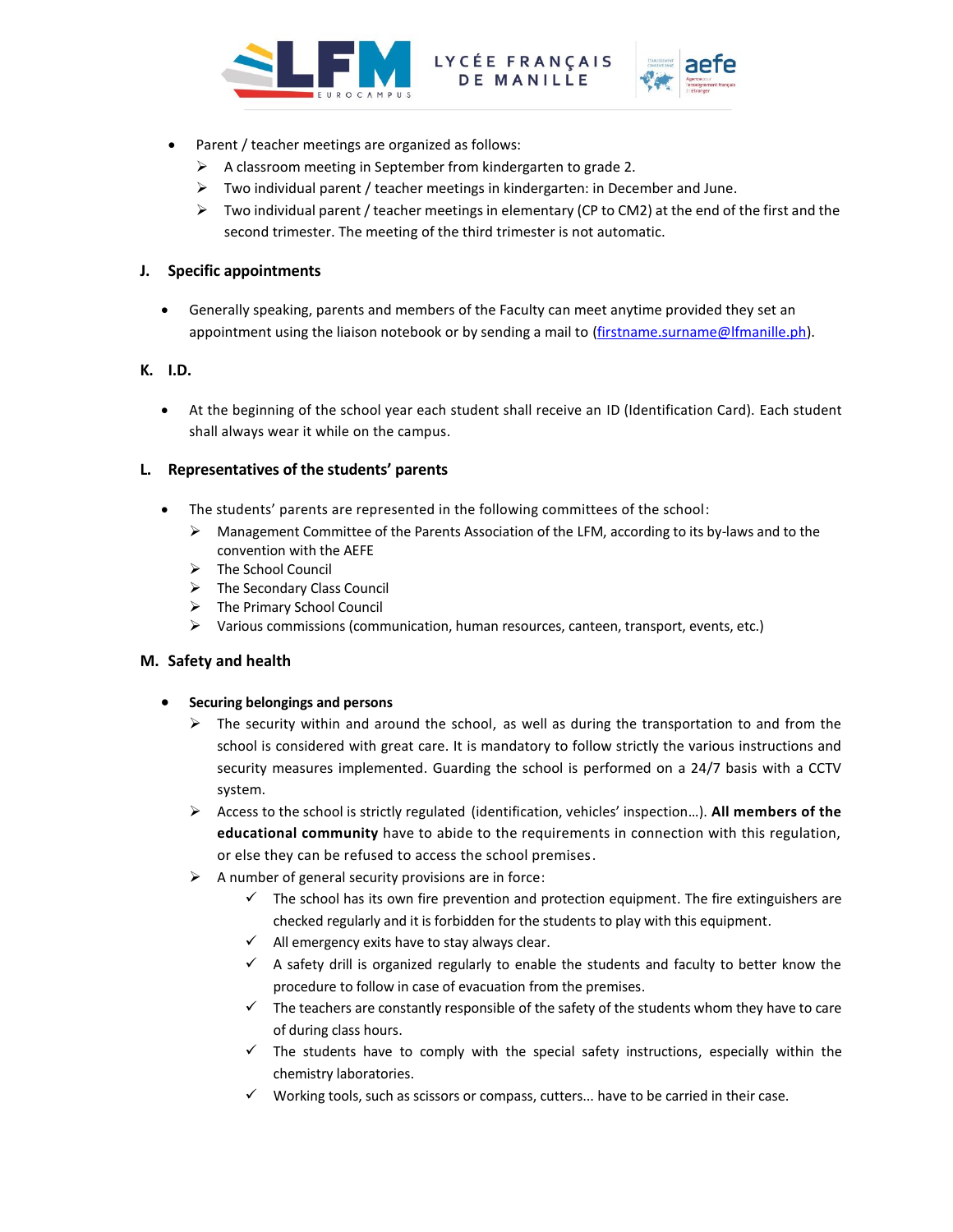



• Outside from the class hours, the school cannot be deemed responsible for any incident which might occur within the school perimeter outside from the normal operating hours. The school is not responsible for the students who are left in the campus outside from the class hours and who are not enrolled in an extra curriculum activity organized by the school.

# **N. Students' health**

- During the class hours, before heading to the nurse, the student has to inform the teacher or the supervisor who will then decide if it is appropriate to go to the clinic.
- When he is going to the clinic, the students is accompanied by a classmate. The nurse inform the parents and the management by e-mail.
- The family are asked not to send to school their child in case of visible sickness and/or contagious illness. In case of contagious illness, quarantine measures and precautions may have to be taken. A student will not be accepted in the LFM after a contagious illness unless presentation of a certificate of non-contagion when resuming school.
- The school is staffed with two full-time nurses and equipped with a pharmacy for emergency care for small injuries only. In case a student is fainting, the parents will be immediately informed.
- In the case of accidents calling for an urgent intervention, the student will be rushed to the hospital or care center selected by the school except specific instruction from the family which will have to be prior notified in writing to the school. The emergency transport of the student will be made via a private service of ambulance. The school has subscribed an accident policy covering the students.
- In order to get the best medical attention and to get the best communication with the family, the medical information included in the enrollment application has to be strictly filled-up at the time of entry in the school and all updated information is to be transmitted to the nurse, if applicable.
- In case of regular care and treatment, the medicine has to be given to the nurse with the corresponding prescription and they will be taken only under the supervision of the nurse. Special precaution measures may be taken by the Headmaster in case of an exceptional heath situation.

# **O. Canteen**

• Meals are taken on the canteen tables. Students are not allowed to eat in any other place even if they bring their own meals.

# **V. ENROLLMENT AND RE-ENROLLMENT**

# **A. Enrollment**

- The enrollment is made at the Headmaster Secretariat for all administrative paperwork subsequently to an interview between the family and the Primary School Director or with the Headmaster for Secondary School.
- The final admission will be notified by the Headmaster after:
	- $\triangleright$  Receipt of the complete file
	- $\triangleright$  Consultation of the faculty opinion
	- $\triangleright$  Payment of the first enrollment fees (except for scholarships) and the reimbursable deposit.